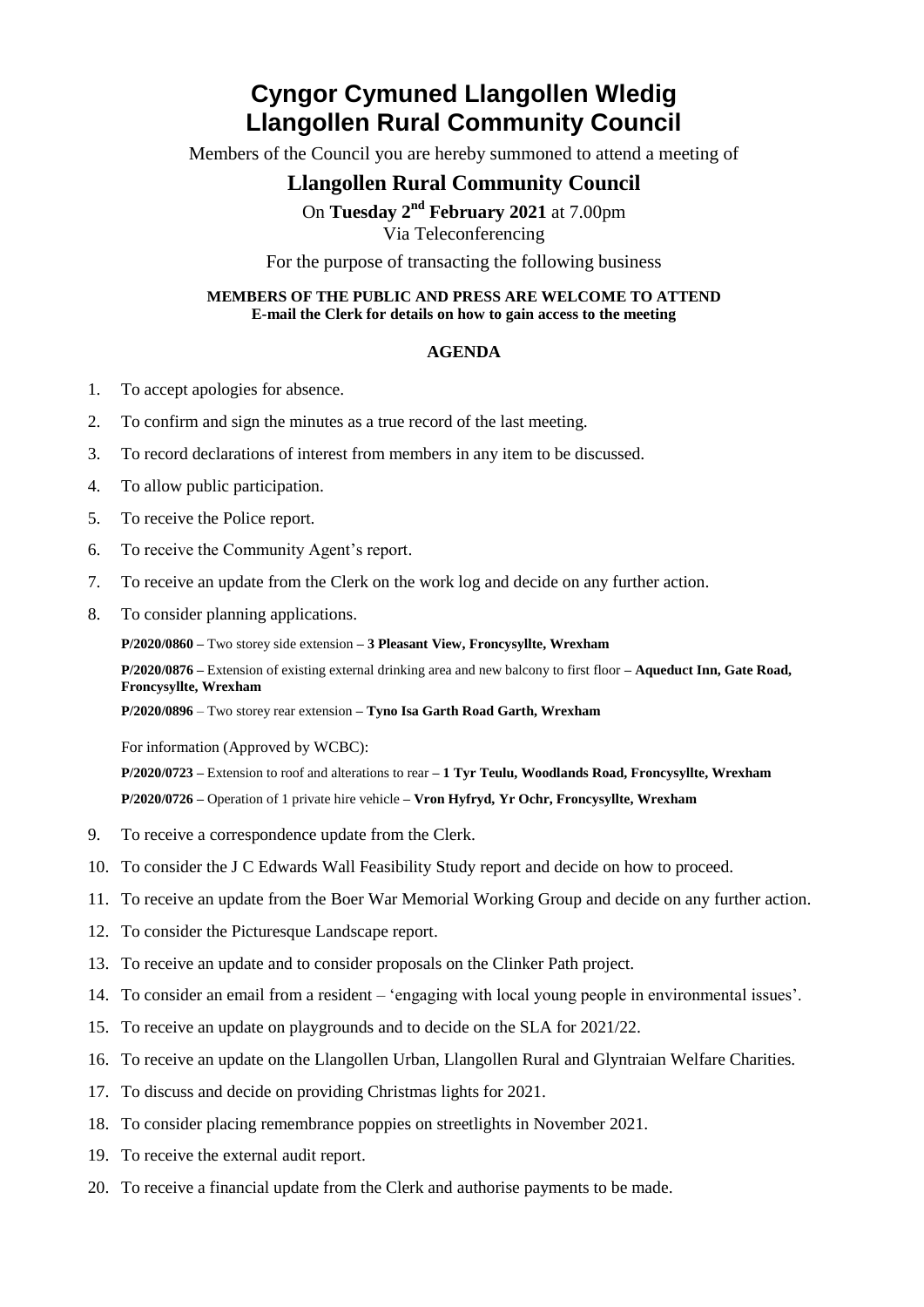- 21. To discuss the investment strategy.
- 22. To receive items for the next agenda.

Date and time of the next meeting  $-2<sup>nd</sup>$  March 2021, 7pm via teleconferencing.

| Signed: | J A Evans                    | Andrea Evans. Clerk, Llangollen Rural Community Council.<br>59 Haytor Road, Wrexham LL11 2PU. |
|---------|------------------------------|-----------------------------------------------------------------------------------------------|
| Date:   | Thursday $28th$ January 2021 | Tel: 07950 813858 email: clerk.llangollenrural@gmail.com                                      |